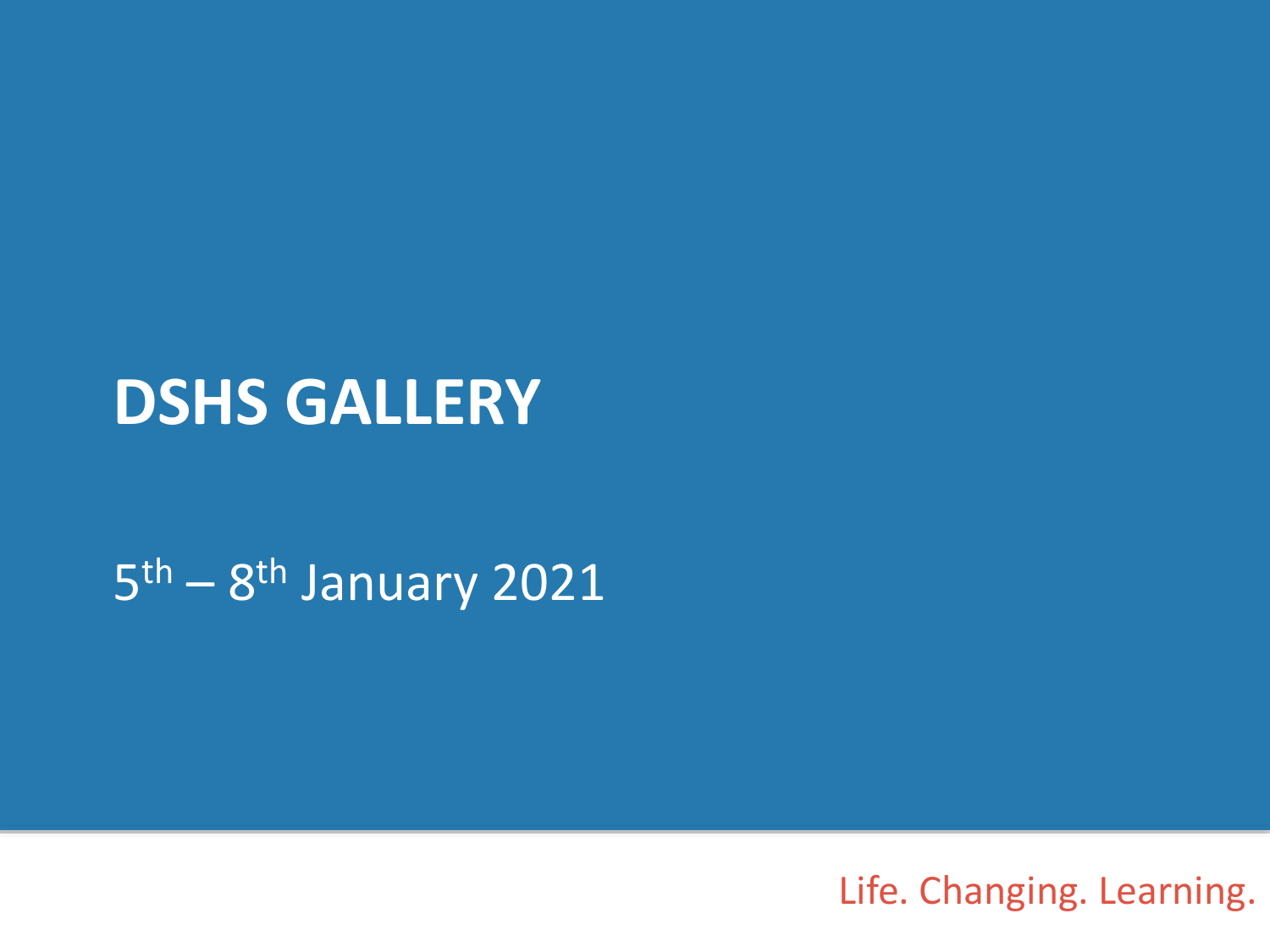## Excellent History Work by Ambar Pitcher in Year 10

Againment that is this Combined and the fortunation contents Pinguament, mus., is then is Stürmer  $\frac{1}{\sqrt{2}}\int_{\mathbb{R}^d}\frac{1}{\sqrt{2\pi}\left(\frac{1}{\sqrt{2}}\right)^{d-1}}\frac{1}{\sqrt{2\pi}}\frac{1}{\sqrt{2\pi}}\frac{1}{\sqrt{2\pi}}\frac{1}{\sqrt{2\pi}}\frac{1}{\sqrt{2\pi}}\frac{1}{\sqrt{2\pi}}\frac{1}{\sqrt{2\pi}}\frac{1}{\sqrt{2\pi}}\frac{1}{\sqrt{2\pi}}\frac{1}{\sqrt{2\pi}}\frac{1}{\sqrt{2\pi}}\frac{1}{\sqrt{2\pi}}\frac{1}{\sqrt{2\pi}}\frac{1}{\sqrt{2\pi}}$ **EC** Comment Carm an Excel Manyor Goganith Port Guidelli was a Service Mass Service and book of  $\begin{picture}(180,10) \put(0,0){\vector(1,0){100}} \put(10,0){\vector(1,0){100}} \put(10,0){\vector(1,0){100}} \put(10,0){\vector(1,0){100}} \put(10,0){\vector(1,0){100}} \put(10,0){\vector(1,0){100}} \put(10,0){\vector(1,0){100}} \put(10,0){\vector(1,0){100}} \put(10,0){\vector(1,0){100}} \put(10,0){\vector(1,0){100}} \put(10,0){\vector(1,0){100}}$ Jew ARRESTED for owners Come accessor traced where The company of the company of the company Referance from 1945 to 1945-1 Mt and me of the money Centre exterior non five Chance to have not use moments for paid theme teaz: Pistamedo New FIM WERD 1 Jew fund means as over plaz. OUR NOUSIAL Ropagnodal This Minima as Engravement FRANCIST SARE Black Chemina to dominan to Conservati commercial come la conservation por proposario in an To homemake the higher his not be deed Steccare after the TEL Blow, weaven't The company and the service company when the most company and the company of the company and the company and the company and the company and the company and the company of the company and the company of the company of the Luis mine with tremands then should be purcoast to they form? do would also in and any load on the supply of property property and the property of the think things to hill hore and was drowing based on the turned by the<br>thinking of learly the sound bush from schoolage by the region are.<br>Extrem how gener an act of Jerusal will allow NEWSPARING Stop and Drive Jour 10 Cas Cheora Ment. THING'S I AW YOU BUS WERE by Nati Peaps game? [1] WW Oldy Darries that America Distance No. Horsestern Write. that actions. O.P. German wars was word while down by the birthday as give any moment \* PA: 40 MA PAR TA ONE dating were moved as I I I I I I I I I was took a wind Fitter to Speak Tonight way to which any did the is there compared . Ork - Riolagansa under = "I had the immer be ground. The Nursa Created Something GUIN Ceranistics This More Mong experience would IT **DIENVILLE** Ony Commed and Checked Worthing That was an The Mass. By Jamil Life. Bund.  $1$ Radio : - The Wazik Comm Any Meadows that friend radio and in creative cast This means excellent as Ture in an Hour radial and teller to little an man baskets white state and to fire within the Starica www.vc yearch stress general anulleurs with these entire some flootbes way **TAXAL** Ture in on your cadios we about his fixed alley don't them. the Nazia Brain wouldn't be general mere moogle . Clear the as were through to be function himself steam was the to White Coup any Stations Posses These formers were made by the Neglis to Ud Nazi Prolaganda Posses These posees we believe and short what Also kisshall from a Plair = as deducts in be the himer witnessed paint can be the will be the best ! Superiors and in Copta Wark ? air vadios Bendeur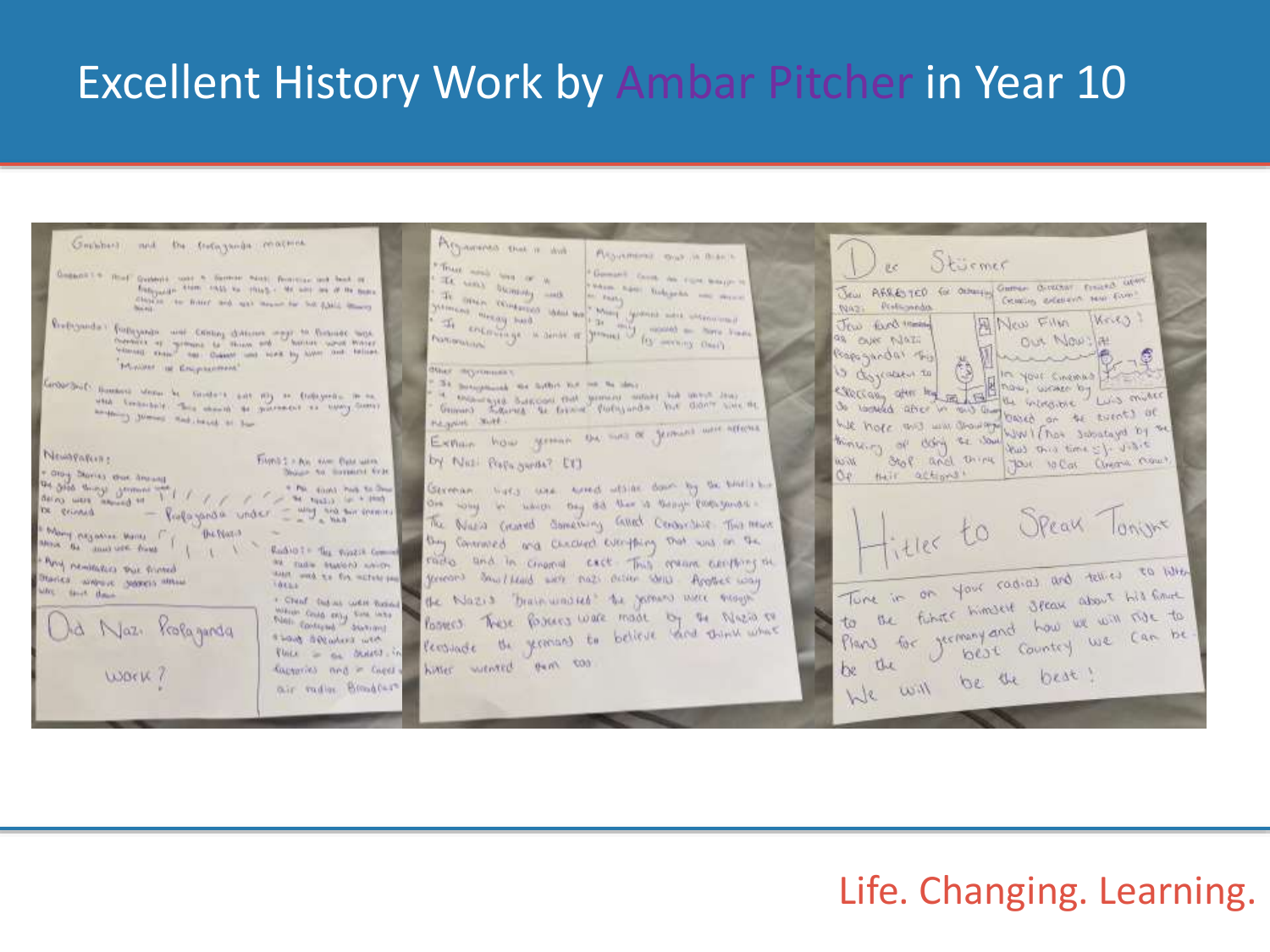## Marvellous Year 11 French Work from Maisie Langdell

1 Moi. j'adore airer à l'étranger et voyager le monde. D'habituale je vais en vacances avec mon meilleure copine en Espagne C'est toujours vroument amusant. 2 Je pense que voyager en bateau est facile et confortable mais je déteste voyager en l'avion parce que l'aéroport est animé et bruyant. 3 L'année dernière j'ai visité l'Autriche et c'était Froid IL y avait beaucoup de choses à faire mais maineureusement c'était assez cher. 4 L'année prochaine, pendant en évé j'espere aver au allemagne avec mamère. Nous allons regarder les monuments et rester dans un grand hôtel ce sera super!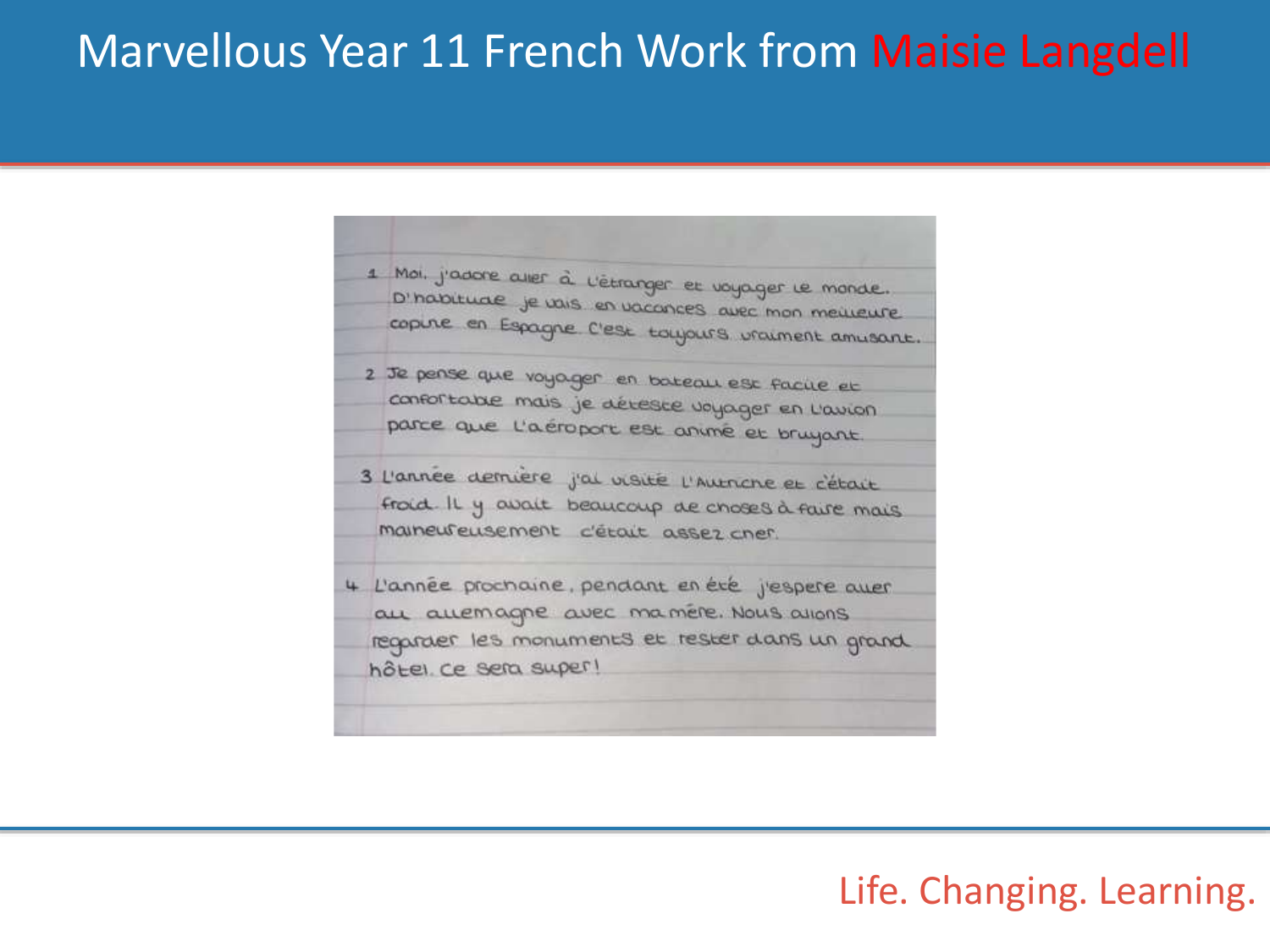# Excellent French work by Lillie Greenhill and Rennay Whitmore-Benjamin in Year 8

**STAR TANAGEMENT** Il puncono paviricant - ex-iting 1- Marront-Survey watercrant interceiving graffield curry  $R - r(R) + r_{R+1}$  $b - h$ ien - good e-pan made rot bad & Ennugence (etail it was b). Quiest- ce que ta an-regarde hier soir what did now secret link right ? c 2. Cetail comment! May a come of a anime. a 3. Cetail a quelle reuse" What time was it? a betail a 19430 Versol 7:30pm les informations b. Hier soir joi regarde East Enders Last night, i undersed Eastburgers C. Le n'etait pas mod it was not for bod Her soir for regards who send to meet more morning Love middle, I would lead to seemed Series, all worth gamma, A BAYE joil regards un dissuin anime At \$6:45pm, Luptched animation

Jedore Easterders. C'est une série Llove costerates. It's a series Je n'aime pas friends. C'est un série Jadore simpsons. C'est un dessin I love the simpsons. It's a carboon. une série a series Friend, Hollycats un documentaire documentary tray means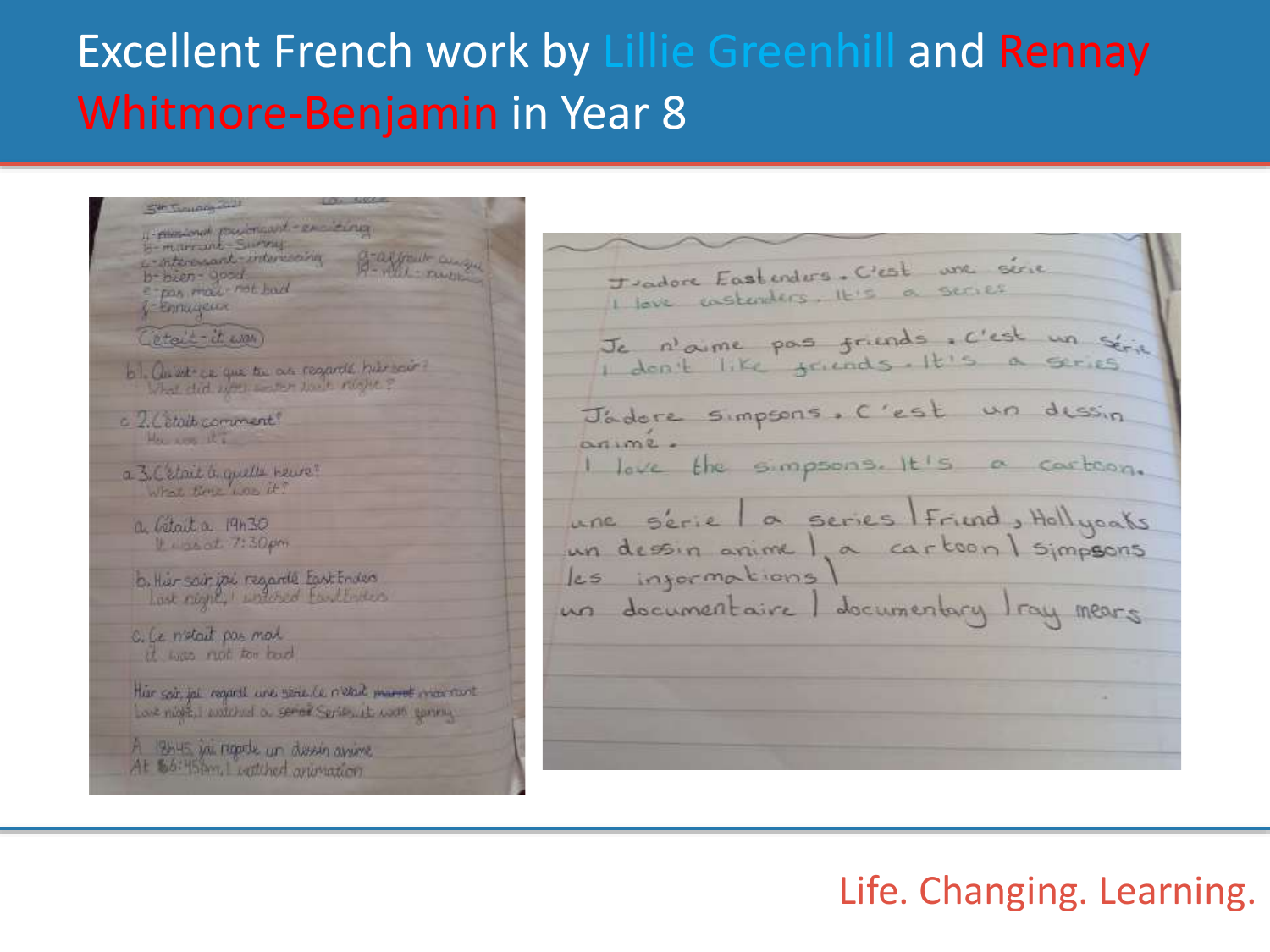# Excellent French work by Samuel Perry and Amelia Chahal in Year 8



| 6.1, 21<br>Examples -<br>Frances, Hollycocks<br>English<br>French<br>Vere sine                                                        |
|---------------------------------------------------------------------------------------------------------------------------------------|
| Anné<br>A ratoon<br>Sumports                                                                                                          |
| to internations New ?                                                                                                                 |
| Townwhaie townwhay Tay measure<br>Mar ana polinière police series                                                                     |
| you televise game show The chase                                                                                                      |
| the Bar a sineplicial<br>les informations                                                                                             |
| Un documentarie<br>J'anne Friend - Ust une danc                                                                                       |
| Sudare Sudare Enterthe c'est bien<br>Je alaxone pour Multipeaks ellest envisionement.<br>Sitetrate de Lampsony c'est pour lors linear |
| Se n'avage par Helbysaki whit envangement                                                                                             |
| Sadore Frank well annuare                                                                                                             |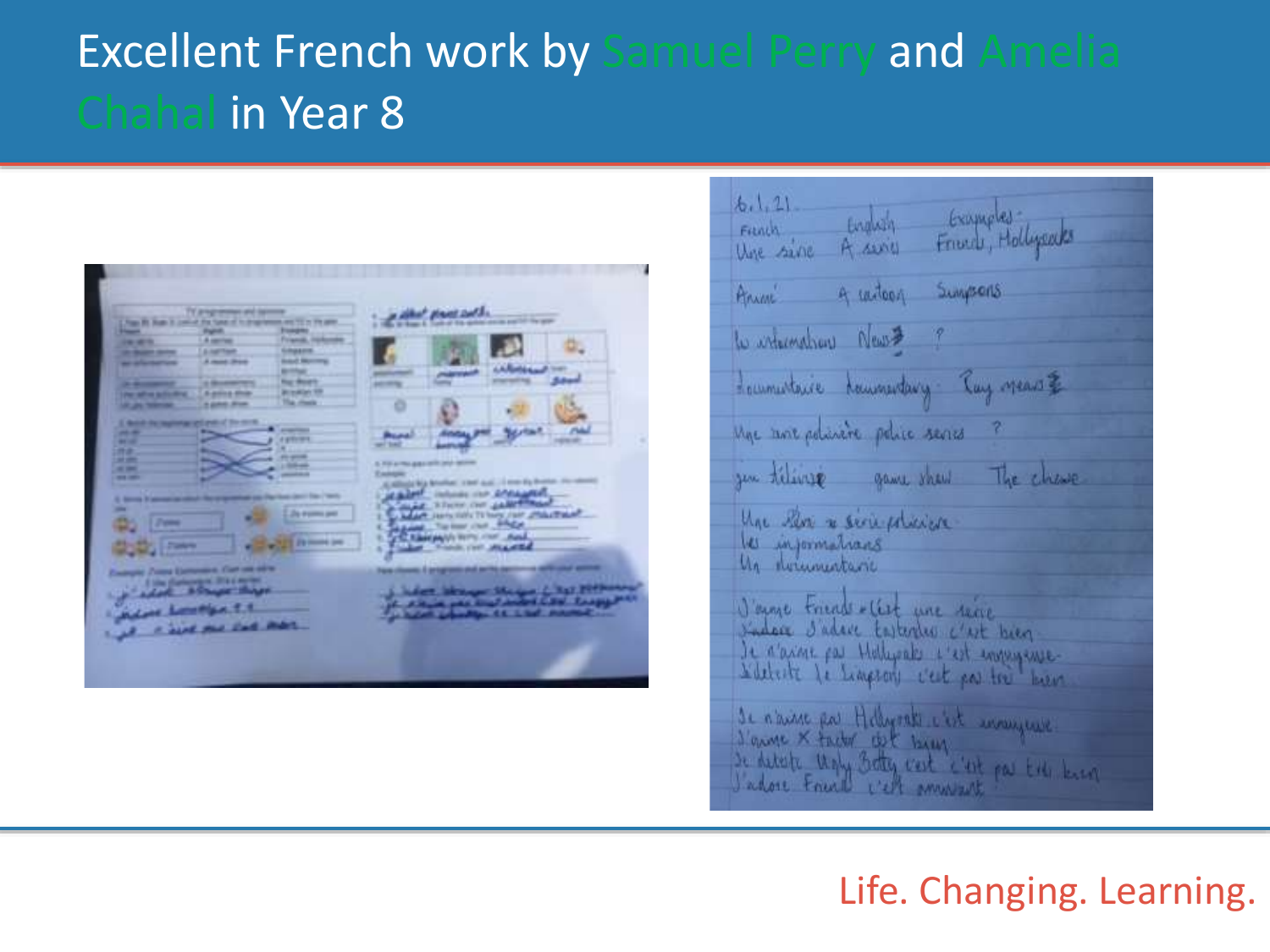# Excellent French work by Vinnie Paxton and Josh Hewlett in Year 8

|                                                                                       | pritti di                                         |
|---------------------------------------------------------------------------------------|---------------------------------------------------|
|                                                                                       |                                                   |
| I and not exercise a nord was a subscription                                          | $1/44$ , <i>impair</i> = Chatta.                  |
| died men.                                                                             | 1) is posted in advances                          |
|                                                                                       | 5) in fallent fill                                |
| <b>POLITIC INCH.</b>                                                                  | $D$ is last $\pi$ mility.                         |
| G I doe fift fuller                                                                   | 53 is pain a borond                               |
| 121 2 down Life ages                                                                  | 6 le junior - butter                              |
| Q + CH AVAL                                                                           | 7) in contribute to be delivered and              |
| <b>CD</b> I like most                                                                 | R. Co., should a mount                            |
| 10 I done live with                                                                   | $9.16 + 1244 = 1224$                              |
| C. I. diet., UM. Jan.                                                                 | 10) Its permanent are being a probability         |
| O I am agussis                                                                        | (1) for except to appel                           |
|                                                                                       | (Is) is extremed & most                           |
|                                                                                       |                                                   |
| 1) Saints last over 3 riched just to just dilarioge                                   | I later at the greater but and, and west trave to |
| I can write he I don't can compe that                                                 | Sup 2 Uhr 2 performand & don't like               |
| 1) Juine de parisat mais ja mine par la person<br>3 Udie Chinan but 3 doct Cale della |                                                   |
|                                                                                       | D.T. said to put it                               |
|                                                                                       |                                                   |
|                                                                                       | Other win por the learner                         |
| 1 There less present mile primitive pas le terrible                                   |                                                   |
| a tiles piece but I don't like swakes                                                 | D'immer pas les neurs                             |
|                                                                                       |                                                   |
| @ Jaisne as powers are here will fe a sind por lasses                                 | () Julian Le Azza                                 |
| I team polation dust I done like appe                                                 |                                                   |
|                                                                                       | 5 Teim In Wader                                   |
| @ I ame to first out practice por cor example                                         |                                                   |
|                                                                                       | 6) Thraimpes a laid                               |
| I Use chief but I done time Spinster                                                  |                                                   |
|                                                                                       | 7) tempor put la confitum a la scalle             |
|                                                                                       |                                                   |
|                                                                                       | <b><i><u><i>Pittore</i></u></i></b> Co. pain      |

| more to serve junior                                                                                                   |
|------------------------------------------------------------------------------------------------------------------------|
| Il Pureal Route l'ai reporter qui son le titurem voie can au                                                           |
| 2 event derive the regular & therewere the date arise one<br>3) Le world Power the regarder to themen for some putient |
| 4) Le with div Jail regule L Wooder ve donnetime                                                                       |
| 9) Biroch Deriv Jaion symbol le blartain biologisch                                                                    |
|                                                                                                                        |
| 6) Sandi derrier fai regarde le thérisier en ja tilesie.<br>avec ren par , Cértail bain                                |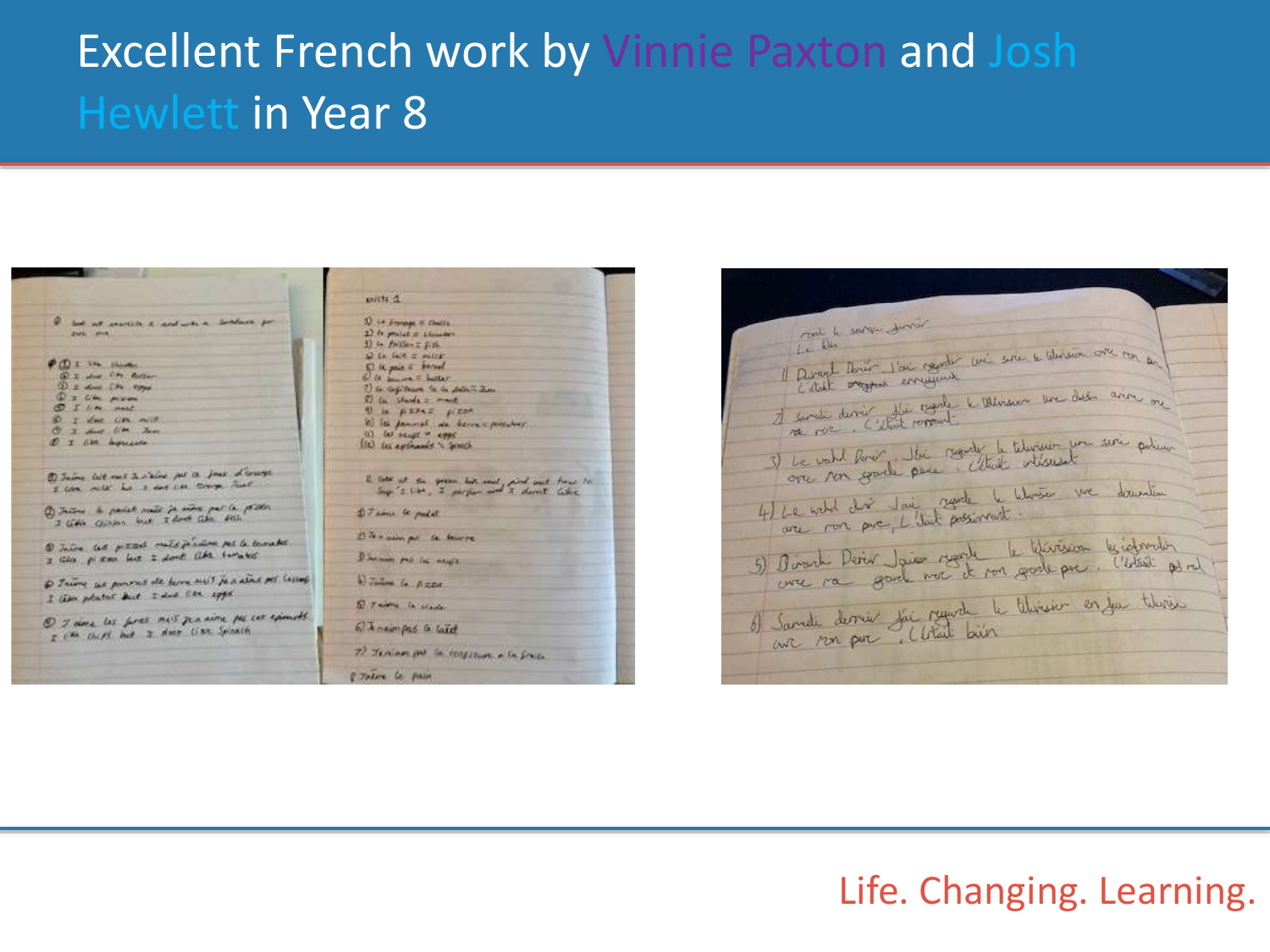## **Excellent French work by** abelle Edwards and in Year 9

| 67.5 Die Aurorat?                               |
|-------------------------------------------------|
| <b>NIS LATITIE</b><br>devou - In mis            |
| $3.6604 + F$<br><b>TELEVIS</b><br>TPOTE / BY    |
|                                                 |
| anice is misservive brund to ware: ind forming. |
| i mus sannit-erri                               |
| E THE FEHR                                      |
| I HADALTITUGUTL                                 |
| <b>H. Phill Cervil - Castlett</b>               |
| B. POX: SPANIE: PORTS                           |
| b. Philips and point                            |
| Fighting Street (Street                         |
| - LINGE FROUGHE<br>I HIL POINT FILM             |
|                                                 |
| orbre - Genna r dalv                            |
| sirmes and                                      |
| THING WAS LITTLE FOR THE                        |
| <b>POSITIV - WALESNIE</b>                       |
| Parrowings (Copy (Sigiri)                       |
| <b>NUMBER ROOMS</b>                             |
| <b>Sensinia</b> r                               |
| <b>BEFORE - GITOSONI</b>                        |
| SINGULU - ILUDGBYK - PISMOS                     |
| <b>HITE BILLSONN</b>                            |
| <b>INTERGRIL A JUGUEL</b>                       |
| <b>Charman Countrys Rosing Linksenthungun</b>   |
| <b>FIGHT - PERIOD</b>                           |
| E412 Bit my                                     |
| LYD VOLLEIUT - NO IDWOTN-RG / GODNO             |
| <b>U DY FINISH REMAINS</b>                      |
| <b>GRAVITAL SONDITOR</b>                        |
|                                                 |

|              | GETTY PUTTI BRIDGE                                                                          | POTER CTN AND        |                                  |
|--------------|---------------------------------------------------------------------------------------------|----------------------|----------------------------------|
|              | IN YOU'LL THROUGHOUSE                                                                       | the R Links - Birked |                                  |
|              | <b>AMES</b><br><b>FILALE TEALONESS</b>                                                      |                      |                                  |
|              | Group the Mondayay                                                                          |                      |                                  |
|              | Archive, MANAGER 1996 p.                                                                    |                      |                                  |
|              | A WILL FIRST THE MAINTENANCE                                                                |                      |                                  |
|              | pure. "BE OF IT'S FRANK                                                                     |                      |                                  |
|              | L FAULT BAUDELIN                                                                            |                      |                                  |
|              |                                                                                             |                      |                                  |
|              | <b>IMBROSTS</b><br><b><i>WIELENT</i></b>                                                    |                      |                                  |
|              |                                                                                             |                      |                                  |
|              | Mill Ellimont &                                                                             |                      |                                  |
|              |                                                                                             |                      |                                  |
|              |                                                                                             |                      |                                  |
|              | Court - L'impartèrez Brand es adults mustanniste, al littere                                |                      |                                  |
|              | pos new it a = Will Wiled create and the Phi mercility of                                   |                      |                                  |
|              | nominate the a les curebas routes as yet uses?                                              |                      |                                  |
|              | VALUE AND DESIGN ON THE WAIST TOWN                                                          |                      |                                  |
|              | sig more was exmos or assessed mile a richten                                               |                      |                                  |
|              | Enevely month at Peristiwe Stor, No                                                         |                      |                                  |
|              | By Ford Pool Poul - Spool City #54 Leve to minutes                                          |                      |                                  |
|              | Elle Porte una 1904 Bien de Jaune, Elle & 149 Sheets                                        |                      |                                  |
|              | LONGO #1 1978 UPUA CODIFIES                                                                 |                      |                                  |
|              | <b>COMMERCIATE</b>                                                                          |                      |                                  |
|              | MON FEETS IN SAGE TO CREATING I NOOTE MAN FALL                                              |                      |                                  |
|              | FIRTE- IL G. LES CHEVYSUS OUSSI TRINITER PL. LES                                            |                      |                                  |
| <b>ITG #</b> | <b><i>WOUN PROTECTS EXISTENT</i></b>                                                        |                      |                                  |
| ы            | If because minn sore it successfully as roughly                                             |                      |                                  |
|              | IL P ROTE U LIN POLD REPLE EN THEN . BI A THE CHAN-                                         |                      | <b><i><u>UNIQUE VINE</u></i></b> |
|              | VITE BE LUG CHAVELS, WAITER                                                                 |                      |                                  |
|              | A SQUEWE II GAVES & G. MOR STORE FRITT & Syn-                                               |                      |                                  |
|              | <b>Barrowski and the Content</b><br>TWH Grand - Dine can it the browning or to genere.      |                      |                                  |
|              | ERE G'ITE CHEVEUX NIGHT EN 19% YOURS WITH IN DOM                                            |                      |                                  |
|              | <b>CONTRACTOR IN BUILDINGS OF THE ABOVE AND INCOME.</b><br>Un More 0398 1'00018 CHG FORNIST |                      |                                  |
|              |                                                                                             |                      |                                  |

### 1. La tapta (aunt)

- 2. La cousin/la cousine (Cousin)
- 3. Mon demi-soeur (My step sister)
- 4. Ma grand-mere? (grandmother)
- 5. Mon oncle (uncle)
- 6. Mon petit-fils (grandson)

Negative Bayard Agacant Mechant Impatient Impoli Arrogant Positive Bavard Content Charmant Intelligent Marrant Independent French: Je m'appelle Charlie (C) Je suis bavard! Apparemment Je suis Tres intelligent. Je suis Tres content et Patient Parfois Je suis amusant

### English:

Fort

Tetu

My Name Is Charlie. I am Chatty! Apparently I am very intelligent. I am Very Happy and Patient Sometimes I am funny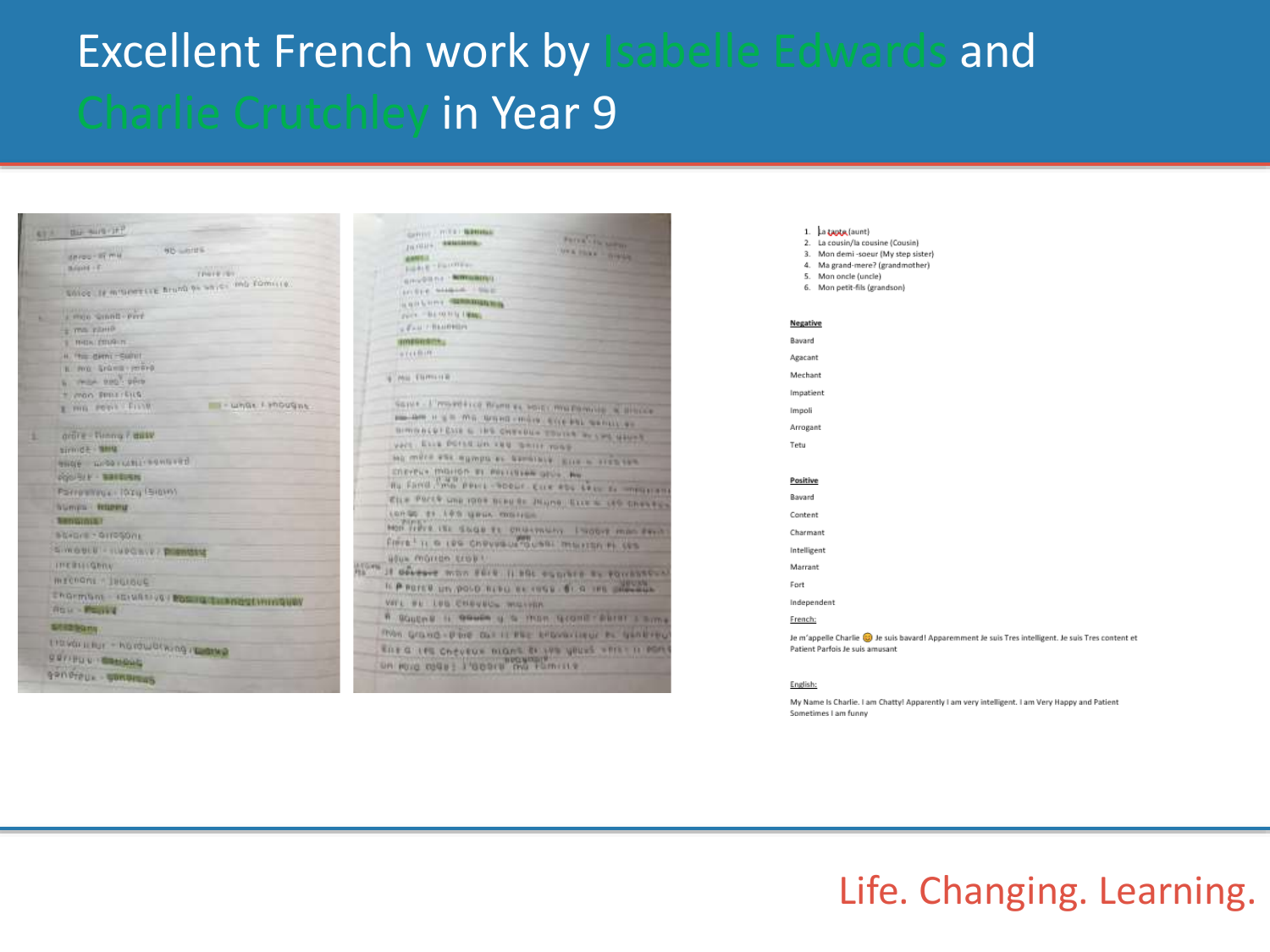# **Excellent French work by Lucy Davis and Summer** Goodwin in Year 9

### Earning and describing people

### Everesell

- I he sere as me ners est mor grand.
- it is sound do no more set me some
- I had the more made the more access The file de non pier et de se belle
- sen on derne some
- I hadred the non grand-per will me
- all a concer not de re dire est no hear good
- n he just de mon file est own petit file
- Il a ferrone die mon july art ma fetale

### *Exercise 2*

| Adjectifs positive     | Adjustific sugary |
|------------------------|-------------------|
| $A$ or the $A$         | traids            |
| <b>Logs</b>            | agouts            |
| Augman                 | <b>AMCREALANT</b> |
| <b>Belowman</b>        | Arrygant          |
| <b>Australia</b>       | <b>SAMULUM</b>    |
| intelligent            |                   |
| معاملته                | True              |
| <b><i>Aharmans</i></b> | william           |
| <b>MARINE</b>          |                   |
| gerited.               | mestione          |
| <b>Look</b>            |                   |
| maria                  |                   |
| April 1                |                   |

Solut! to m'appelle Bound et vici no famille a gauche, il y a mon grand pine Il porte des vitements me et il a les cheveux courts. A usein it you non petit joine Mor peut frere set apartif et sympa dur la photo, it is a more per it it is go gereven at someone Au centre, it y a me petit even I the a her your knee Aussi, shop a mamerial elle set patient it inde by devent, it you as great nere till a counter it haven

> cheveux crunt courts et un bea sourire. Elle s'occupé de ma pe socur. Ma socur est agasant m l'aime A droite est ma grand-me fait des biscuits incrovaisses E regarde des rims avec moi El sage aimable et sympal

|                                                     | Gu sui it                                                                                                                                                                                                                                                                      | Besting on Breast                                                                                                                                                                                                                                                                                                                            |
|-----------------------------------------------------|--------------------------------------------------------------------------------------------------------------------------------------------------------------------------------------------------------------------------------------------------------------------------------|----------------------------------------------------------------------------------------------------------------------------------------------------------------------------------------------------------------------------------------------------------------------------------------------------------------------------------------------|
|                                                     | 4) a mon quand-père fiquentes)<br>of me tank ( quest)<br>c. men cousin days cousin masteriang<br>I ma dem serut (my erop sested)<br>t. ma grand men imy grandmal                                                                                                               |                                                                                                                                                                                                                                                                                                                                              |
|                                                     | $27 - 162$ $00)(0102$                                                                                                                                                                                                                                                          |                                                                                                                                                                                                                                                                                                                                              |
|                                                     | prisibility.                                                                                                                                                                                                                                                                   | <b>REQUIRES</b>                                                                                                                                                                                                                                                                                                                              |
| tite<br>$a_{15}$ $e$<br><i>ruchle</i><br>$e$ $e$ st | aimatic - likecovic<br>charmant schusming<br>drole - Falmy<br>$mid$ $-$ lower<br>$post - stop$<br>Stirog-ing<br>impe - us ir pehaved, were<br>sensitive - sensitive<br>Byff#0 = twce<br>trayouticar/-cuk - hard-<br><b>DELL'ONO</b><br>inspirate intelligens.<br>$1001 - 1001$ | agog ant - announning<br>arrogast arregant<br>comme - seleción<br>mpgtent - impatient<br>JOVISOL/-DUSK - MONDAN<br>nichari - nastu / mean.<br><b>POTTSROOT Cuse - NZH</b><br>$stutux$ ) - $cust - stimx$<br>tetu -stubbon/pig-beam<br>$1t$ ust $t - 50d$<br>hmake-tensil                                                                     |
|                                                     |                                                                                                                                                                                                                                                                                | 51 Stillet "It mappelle Bruno Et voici ma primité d'<br>gouthe est mm grand-play, it est artik es and a<br>auss) in cheveas courts blancs on strive power in<br>or trouve man petit prêve it deleste ma man »<br>ador jouer au post avec month y a man<br>plue action it is the sympa it tradition of the<br>womant more serious it cake a k |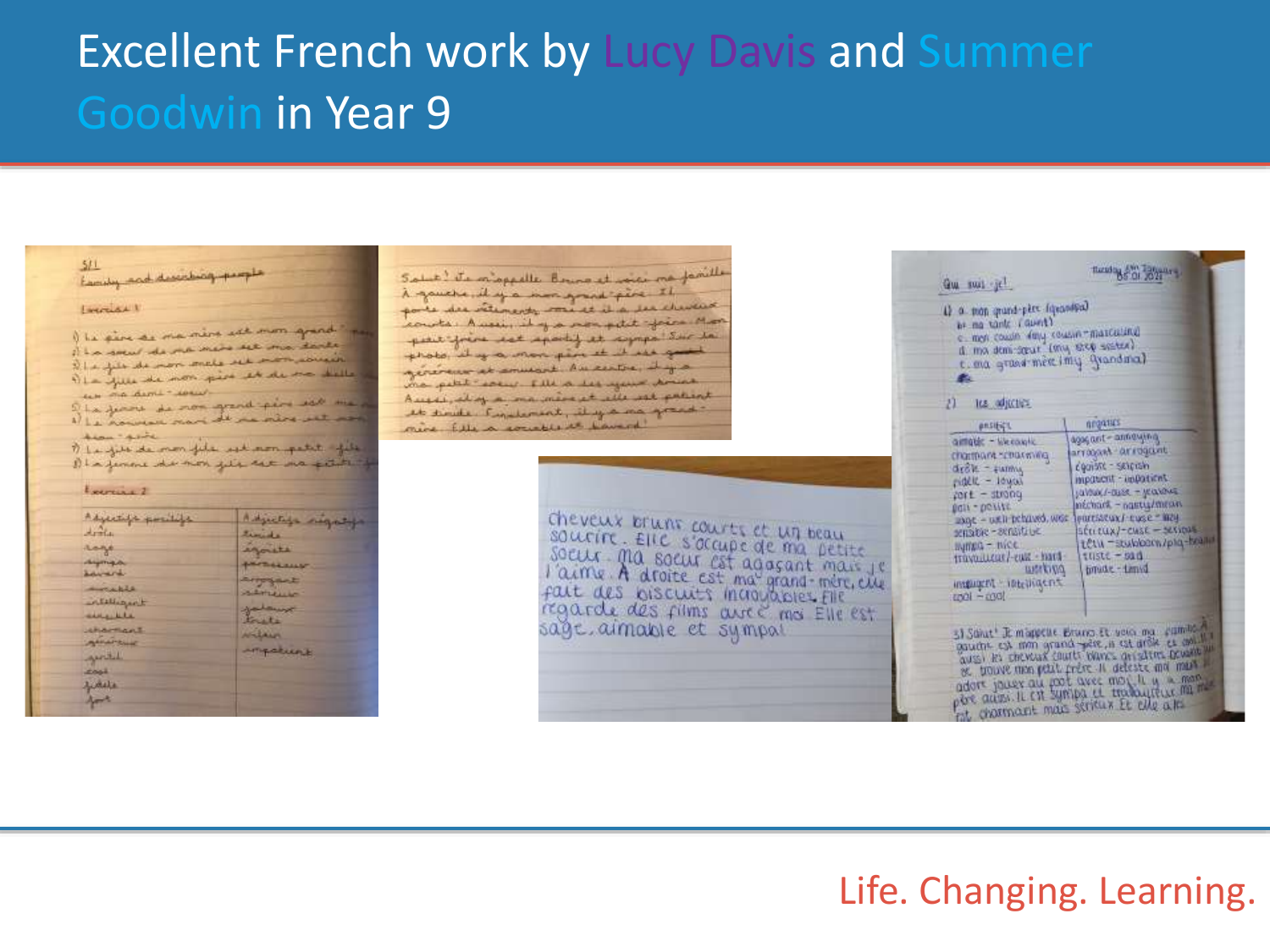# Excellent French work by Alexis Smith and Aaron Cooper-Aston in Year 8

ha fell I were and deriver get reports the were sur-Non port and Luthering & Housing the man The week-seat drenier The regards on their an and aver and a partition and a serious "He with and demity Jak regards the sale general Scene have considered a morried of advertising when Tellus 150 hotel · hear weavened demicr all regards on you fellowed with the fact. " Cash vere ered I footplant the 11 *Longham* "The week-earl dunies the mounts an action parties Avec non pero a fine warehoused a letter adapt. · Le son and dernier s'as regards une sieres per celost interessed a notice when the six the were not know the registe we down our Celoit bren the week-and shorter sharped the partition Mon four electric pass and

Murley S. Jame ta héle I've rejude in serie are no more. Celuik introfiles. I've synde in New Avec ma nee l'était institut I'd regards the documentary nest me not be take  $n \omega$ I'm regards un dessen mini Nes non dem-Flore Cé emergelex<br>J'al regade un sin placé time mon pire ( étaile wherestant.<br>We regardle us rese tillewise Avec countment (close  $b$ egn Examples Engles French Freeds Inducato In Sere in doitin once A Curbon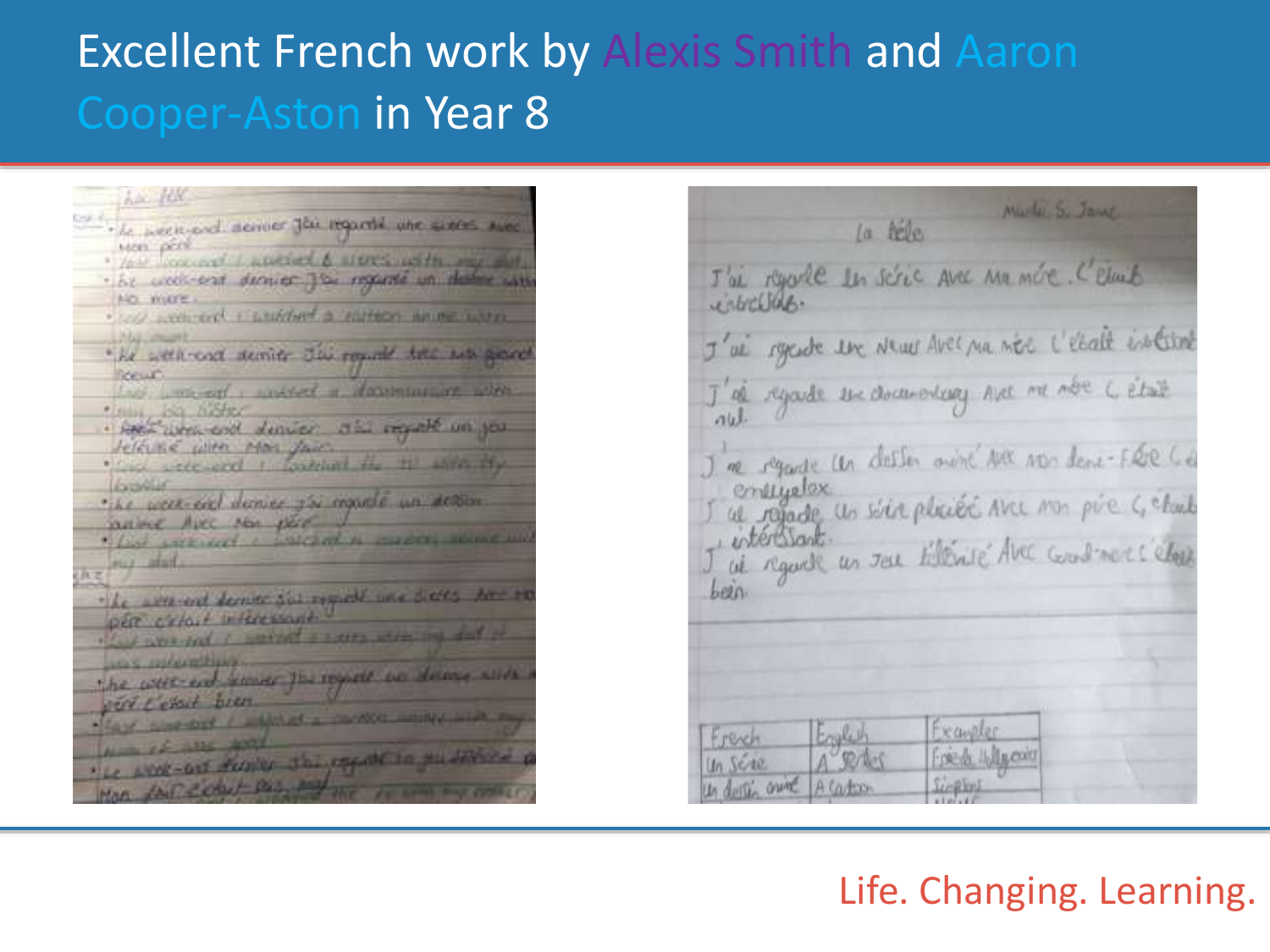# Excellent French work by Hollie Baker in Year 8

|                                                                                                                                                                                                                                                                                                                                                                                                                                                                                                                                                                                                                                                                                                                                                                                                                                                                                                                                                                                                                                                                                                                                                                      | . .                                                                                                                                                                                                                                                                                                                                                                                                                                                                                                                                                                                                                                                                                |
|----------------------------------------------------------------------------------------------------------------------------------------------------------------------------------------------------------------------------------------------------------------------------------------------------------------------------------------------------------------------------------------------------------------------------------------------------------------------------------------------------------------------------------------------------------------------------------------------------------------------------------------------------------------------------------------------------------------------------------------------------------------------------------------------------------------------------------------------------------------------------------------------------------------------------------------------------------------------------------------------------------------------------------------------------------------------------------------------------------------------------------------------------------------------|------------------------------------------------------------------------------------------------------------------------------------------------------------------------------------------------------------------------------------------------------------------------------------------------------------------------------------------------------------------------------------------------------------------------------------------------------------------------------------------------------------------------------------------------------------------------------------------------------------------------------------------------------------------------------------|
| <b>Company and an</b><br><b>Property of Across</b><br><b>Party State of A</b><br><b>SILLER SHOPLAND</b><br><b>STATISTICS</b><br><b>Party Co</b><br><b><i><u>Property</u></i></b><br>August 1987<br><b>Report Follows</b><br><b>ALCOHOL:</b><br><b>WILL FAMILY</b><br><b>Call Cherry</b><br><b>Part America</b><br><b>Stage District</b><br>or departure<br><b>BELLE DELLINERS</b><br><b>CALL COMPANY</b> AND INCOME.<br><b>War Winners</b><br><b>JUNEAU PROP</b><br><b>S. Marie Per</b><br><b>NEW YORK OF THE</b><br><b>JACKS</b><br><b>STATISTICS</b><br>$-$<br><b>STATISTICS</b><br>10 Beacon<br>State of<br>20,000<br>200<br><b>LEWIS</b><br>49.992<br>۰<br>49.95<br><b>Charles County</b><br>٠<br>it derest if accessing plays the phagmas private factours dark raw 1949.<br>m<br><b>Di-France 340</b><br>е<br><b>Tuesday</b><br><b><i>Patons</i></b><br><b>Contractor and</b><br><b>Enorgial Traine Surfament, Carl up with</b><br><b>Case Ganandee 200 Farmer</b><br>Charles are and the cards<br><b>Sales</b><br>1 Total interest for under<br>The most call into<br>42<br>and The mathy Cornel and<br>And moved that the program fact texture<br>and market | I that it that it commisses a proposed and it was<br>B<br><b>North Art &amp;</b><br><b>SCHOOL</b><br><b>PUBLIC</b><br><b>SPORT</b><br>of All or the goal with only stresses.<br><b>County</b><br>Authority brother, GM and Three by Press Associate<br>5 Dr. Allede, Hellands dave All Avenue Ch.<br>I Schools, Phone on Man. Links and<br>I The advertising with the project and Paul could<br>4-200 Mill To Big Jay 2, 150clf, Tel.<br>I controlled the best year you'll take<br>Constants, Area Ave Lands<br>than doorself programs and arriffs exchanges with your names?<br>a sense anterests that manages<br>Castlette The good Cult and<br>A reach the other star fast, and |
|                                                                                                                                                                                                                                                                                                                                                                                                                                                                                                                                                                                                                                                                                                                                                                                                                                                                                                                                                                                                                                                                                                                                                                      |                                                                                                                                                                                                                                                                                                                                                                                                                                                                                                                                                                                                                                                                                    |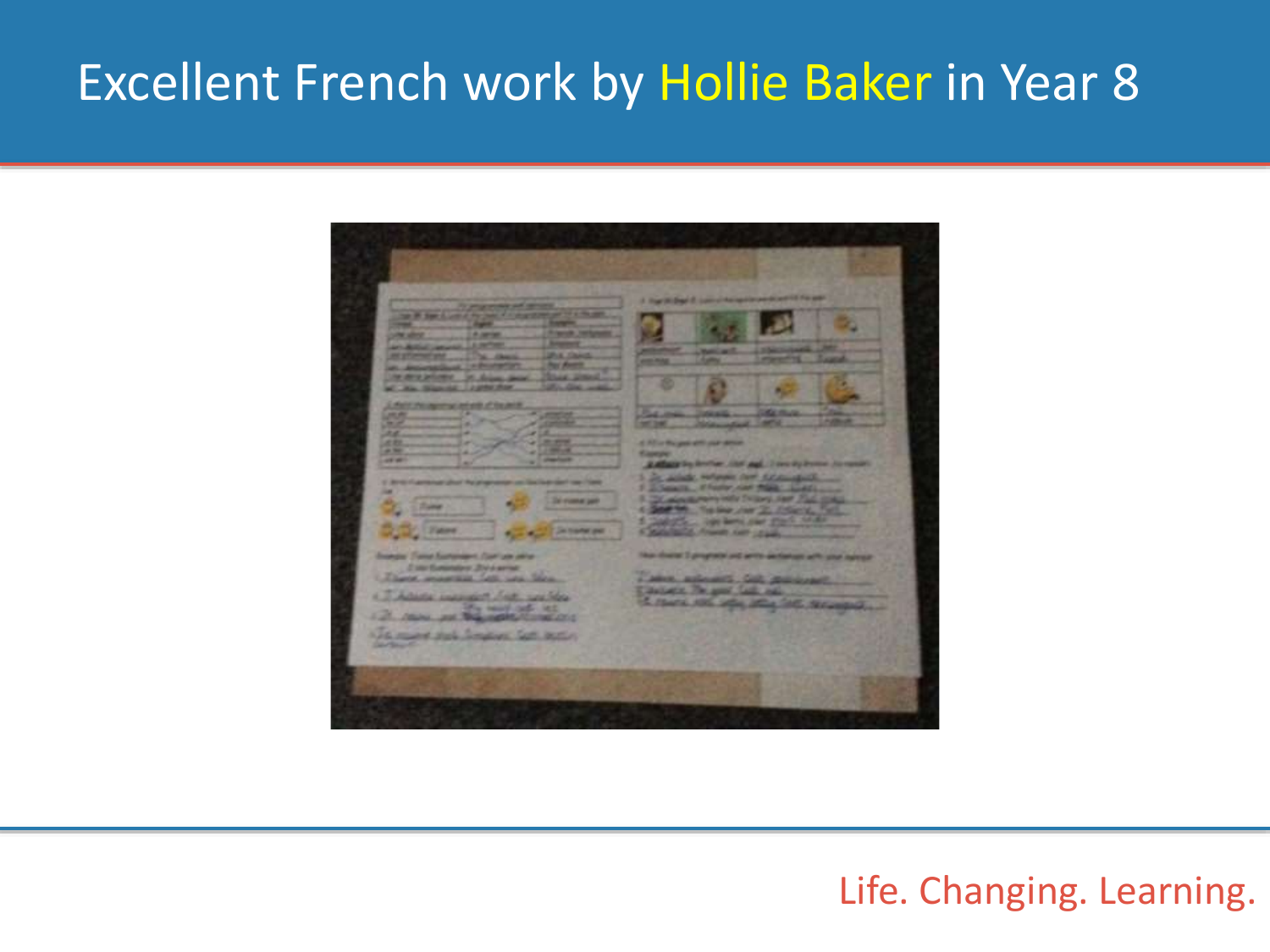# Excellent French work by Amy Golden, Grace Kasch and Willow Cound in Year 10

| Lt grand carge &    | Verhiland) "I several 164 Way                          |
|---------------------|--------------------------------------------------------|
|                     | world about your builday, and bank true detail         |
|                     | 1 - which you go - On wh were yessences ?              |
|                     | other will go with - Avec que par-tu ca bacantes.      |
|                     | 5- how you brend - Commer beyond - 66?                 |
| 4 TILBURN THAN 1994 | Julyer-th 7<br>3 where it was regiment - crit comment. |

### Seul = on my sun

### MUDWLE 3 Holmanys

- Microis en Espagne, parce que cist chaud et pitteresque
- I go to spain, hecause it is warm and pillurique 2) de pars en vacancis ance ma jamille par Sadore ma Jamille!
- I go with my family, because I Love my family!
- 3) It vegage per avoir Else armsont, porce que Jame Voyager-
- I trauch, on a flank this jun, because I like to
- 4) It loge, dans us hitch band de la mer et avec beaucauf the magasins practic
- I stay in a hold by the seaside isea, with lets of ohels nearing
- 5) Cat bien I parce que c'est tranquille et Charmet
- It is good because this gaint and relaxing

### houtday

PASSE MES VOCALIDES an envange - s'assanc **PHALE** nager en noût l'année dernière, su A SP anye awat called are mo grande sours reared of aviorine loga say notel somewhere the

woming I spend my houseys by the seals. I love swimming in August last year big Siants parents and my I reaver by prove and I stay in hotal c'esais great

### **ALL - Annual / Filthough**

and - im aller en expanse en corpores over not formally more, more bear-bere, mes profes, et socials in Haupigcoust for loss en division most comme, restitut delle une while monon at panelle de vocames il et gers grand pour mais los d'ouair une poure de nunt es chamber et c'est tres bon pour noire gronde popular Je l'aime!

mon per exerce, to speech on training as a percept in the mon-Shep doll, bromes and sistes I'm reasoning meet a place, we are going to be staying in a rate trade family hama it to big crossin it have some of our can soon and its acry apat for our on family I last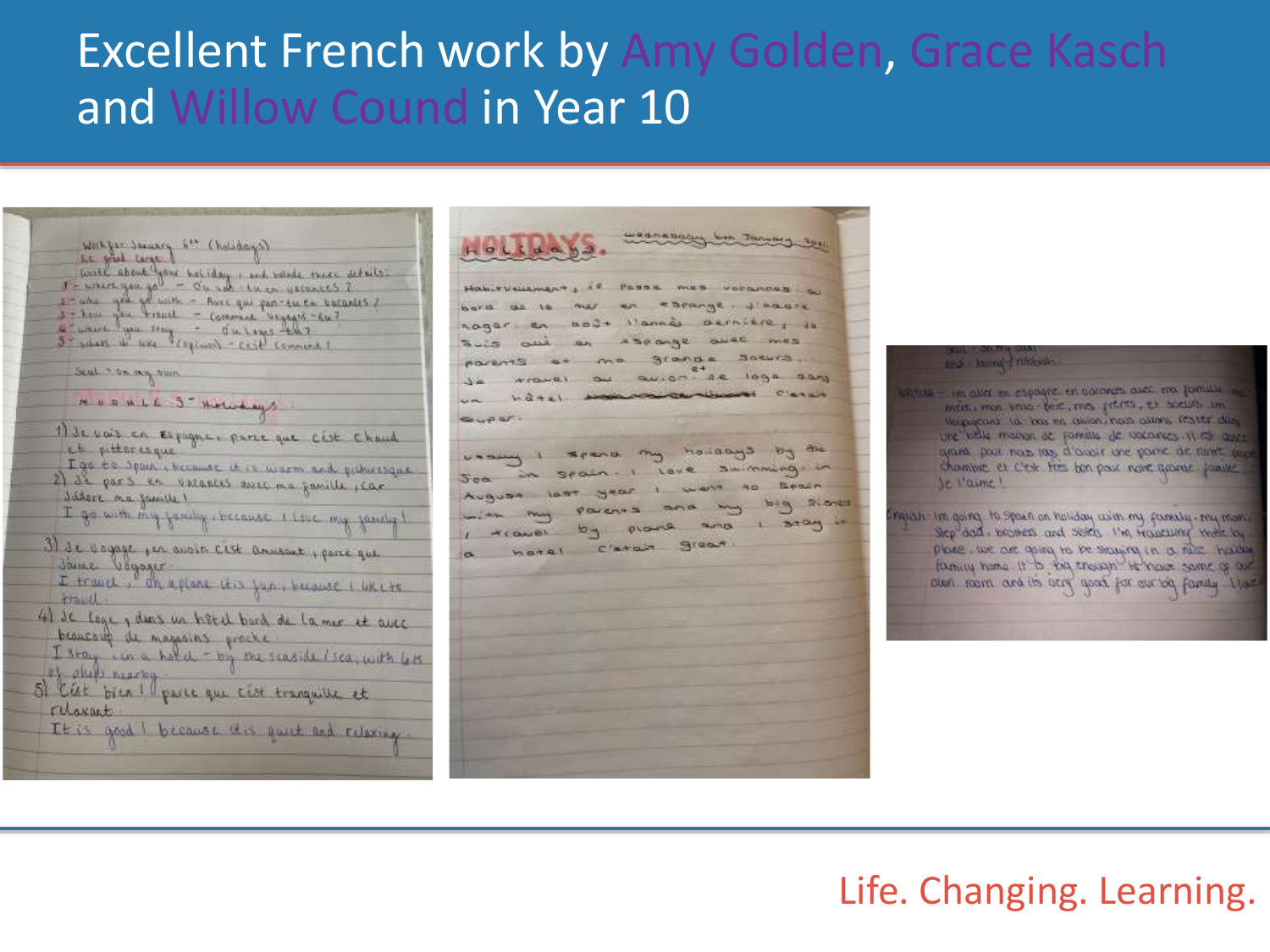# An admiral effort from Rhys Maidment for completing a 6km run for PE



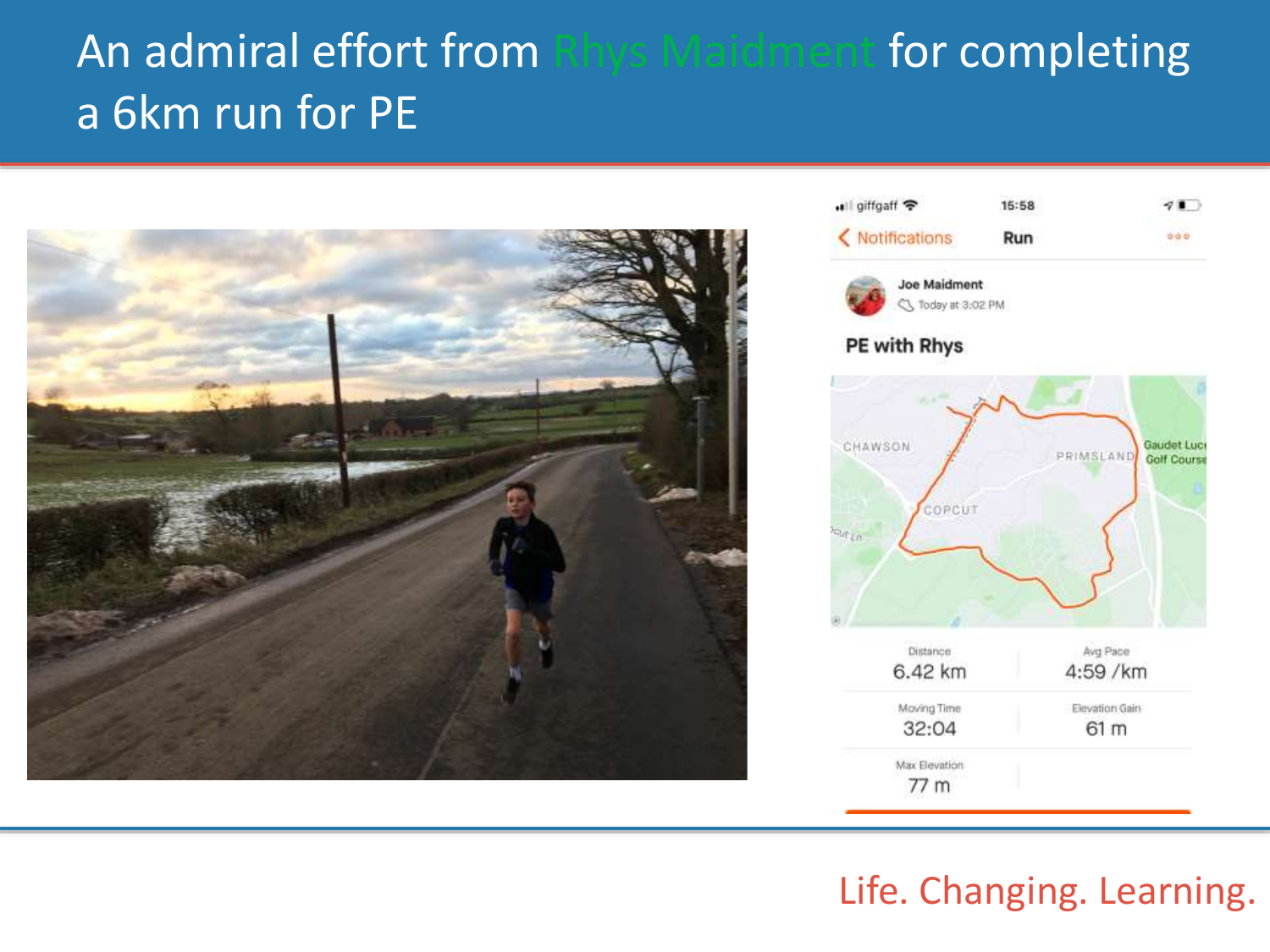# Detailed Geography work produced by Liam Jones

#### The projections of Elevents

### Demographics, politics, and topography of Slovakia.

Discussion in a lanetholdered, are stout \$ unsupergen symptoms burnishment the Produced Inc Sher provide, Schickheid for Sher treed Hungary bridles south and Auditio to the send, and the Couch Republic to the could used. It's pulle at magnitude an expertise last the capital in infamed as a Ret place.

The propolation of Silvation & S. 46, collect pergots, it Balculowy alow colore have been compared to

Dailyrals 18 to an Haghard concurrent serve of cardin, sole that worth. DTN of the possibility to these in Dief Daily programs those and Catholici and the other 20% do not. The CDF per years in \$5,442 STD - which is smoot 2 Phispanit black Thus integranting costing. It has some of the taxon \$100 came in this world which wisht place it in crago & of the demographic transition mater. The item rate is 1. All banks per average.

blooding feed short many transition of measurings of the teaching. It was a just of the Austra-Hangarian Empire, After world tear was in \$500. On except and absoluted, and Controllough and formad activities of the controlled bar auth the Corch Regulate and Dewales. Other a brief Ned ecoupation, it was part of the larger board intoon. After the collegion of the society copyrights in 1989. It was your of Constructionable for it grant and More was finally in its current convergence in 17 increase 1980. Several placed the Carrossen cause in 2006.

### The European Union and other international bodies

to 2004 His 23 year in Jargest eccumulation of nations is one go - 43 years this at once. Copyrig, Cook Regulation Extends, Hungary, Safete, Virtuannia, Malito, Folgost, Tennelis, and Stevensa att panel the SSI in the Asset teamstake of the political and accessors; selois. The sottopics of Soualachdo the European price reside a logar achiev of gialazination of 1kg country

Direction also adjusted the Sara as the rational common in 2007. The adjustice of an intermalaged common is availage step towards plotaticable of Minute), as the launtity adopts a minimization which is not affiliated with any own countries. Who also a parts of the Schengers axiss just most cauching in this 22 per. Visingary and Creatin are a time assegne of \$3 sources that are not part of the aveal. The faller gets case in area is an area which this chieves can healy tracel beneath without is you. presidented, the word is a new standard and a traditional learner and the typicalities of a salest - further builting tensoris the globalisation of biocene

Streams from also presed HeTO, the North Atlantic Trusts. Presidential Theo proved on the 24th of March 2004. slong with Mosenia and Romanto, NATED Links international editors allones originals will given shows that though of way was intensively curricult between the Sound Union and the capitalist nations in Europe and North America. As attack on one suiton of NATS is an



Tarm &

attack on of - this subscribe accurity infiltery alliance now contains many earliers in Europe and North America. The with provided by the countries of an alliance was prefixer togetheards the globalisation of Shoukia

The world trade erganization is an international, teamproven excelsive probable that regulates trade between countries and its purpose is to enthuse tariffs and other barriers which eak third or islikes inabi between excellent states. It is knowleast torned to Democra, Tachbottand. Student show the absence of the annot's sale organizables would lingt to an increase in manel badfit by 10 presentage counts (e.g., from 10 percent to 42%, or from 60 percent to 82%. generation

#### Almohable of South Economy of Stovekia and globalization

Source tal a prior of occasion growth from 2000 to 3000. It goes by \$3.45, is the year of 2007 aluso, Much of the country's industry has area plasticed and becoming much more of a **Road monitori** 

The foreign deput against an important of increased dramatically. Mosters office legit-

choop with alliked fatalour from its workers used a flot (195 kpc hats binsuning your face rate show not change with lecens at all, which a moting to foreign meeters such as beginnically ending companies. Many of these companies monoting are firmidy (24, 215), foreman (19, 430) and Austrian (16, 416). The state homest incent AAL Fashion (diseas) industry (38.4%), bushing and insurance (22.2%) and adminster and  $-0.046$  (13-25)

Kitching November 2004 months having changes a which have a production Surface in Storates, which previous 20100 prior directly to the senate of Shoutia, 9 prevides 205,000 cars per year which contributes to its labar auretery of masters 35.0% of Simultia's exercits are fully made cars, and If you include components, which majorer make a large preparation of this interded becames 30.0% of the experts. Germany are the higher receivers of those droppers, and Constitutes the serror inggest important Room Electrical Thild of clear that the brack to map by the system of the to display in the economy phases with the countries of the European countries and the prominity. Volkswage's objections a plant in Streakia where they manufacture miaris SUV vertrailes

Homeline has all should be a rinight by terrinour riserved excessing - 490% of the country assets in incident, and this contributor to CIV of the GDP.

Structure has been compared and a compared to the compared with the model and any transporter arts bot filosofiat but wir besige composite which stand behavior there), interapped Simulia screen at 7.543 withorn during per spior to reverses, and Kie Meltery Streetts krings in C.224 william Survis per years

Shouting to a reaper countries country. School is kept for \$1. PE of the CDF and your to capacity, puriting it at \$7" to the work! For percentage of 120° that is exported out fo pra-

The BDF index of globalization is a method of transcript from globalized a country in. This system and created by Red-Dollar at the Kingarita Principal politic of 274 Zarich, in Selforstand, Air of 2019, it massaged \$2.07 on the index. The RDF makes considers Struggles the RPF would globalized country in the world.

The globalisation of Sisoakia tous have sense it website. While it provides a negotive menuli tend to the accessive We stated to be concentrated to the citize. The Bratislave region (the region of the rapidal city and syntoceding) areas) to the length tool and must important region to the county indicated. It is so musetard double basing the animal creator pagebalics and the small at one. ADS of all the foreign monstreet is in the capital, leaving more of the after rigical tractivism

### Fluis applications and discounties **Exam questions**

### deplate how one country has responded to the globalisation of the world's economy (a maile)

Showitts is a receitors of the Surgeons Union - which is a political and executive group of Surgeons countries, Mach of Standist Lease to be to \$1 countries. Monito has also advance that from ratio it is the official content of the \$17 that reach countries of the union have adopted threspring to aim to really greating to rach country reachsubsistant and economically undy his countries within. Showble exports around 80% of Ar 520 per year, this is his-8" logitud janssenge of (23) superiori jan por - which shows finsalite is a ony globaliser country with a sing spon market. Silvation plus for low labour costs for high-oblied labour - this is adductive to having conseiled as it can write as a good plane for executations plants for insite of the rich European radiots around Smooth

liam it.

#### To what extent cars globalisation be considered an opportunity, and to what extent a threat, to a realizional acconomy? (di munka).

Distribution in contracts the first and the form of foreign transit transit for the final commentations, which will office could be that this companies isolating a manufacturing plant or upon affices in a season which provide into buring tests people, and printifully most being more alreals who the foreigns through your country to be more to the first of the files of the workers impating or revegasing one the step - and if hashly proticed may be two assifts fronting. Jobs antiinstituctional consolitions can after after parties and occur yout for people that develop that they have been of moves cost are writing to pay for high-stoked between a

Shokalisation count load to many migration of progressive based that subserving the analyse country for better adolding conditions and pay. This may lead to select exployment in certain expansion, but her reducing the areas of of pilo, exclusings insertional - and conseil points who possibly not and knowing the GDA of a station, While the will be refer the people tital are intergrating out of the country. It will expatienty affect their basis country's

Countries with charge labour data cause companies to abundant HIC's and styles Work deputy/building and assessor to MED and USA Military Historical collects the counter of side to care countries. It will increase this maintent of price in constitues counsing. It cand sended payments all that in mostly of the recording with manager in China, the detector things, and alter folds countries - the reduce the mandel of pats in HDs foremen it discreases the article of the products as falses costs are much sharper in compared will pay possibly later to LES and MEECs.

Dental, I Blok philadisel par has since it compares at As conveners, but assess). I think it assessments brooks allowing most jobs worklaste. and most secretable greats franks to causeling twee willing to trade. Thusands, It can be all to larger income inneality as multilestimal conservations can market for views take a with poor working caracterizati

Life. Changing. Learning.



105.9 Islam USD (2018)





 $i$  and  $i$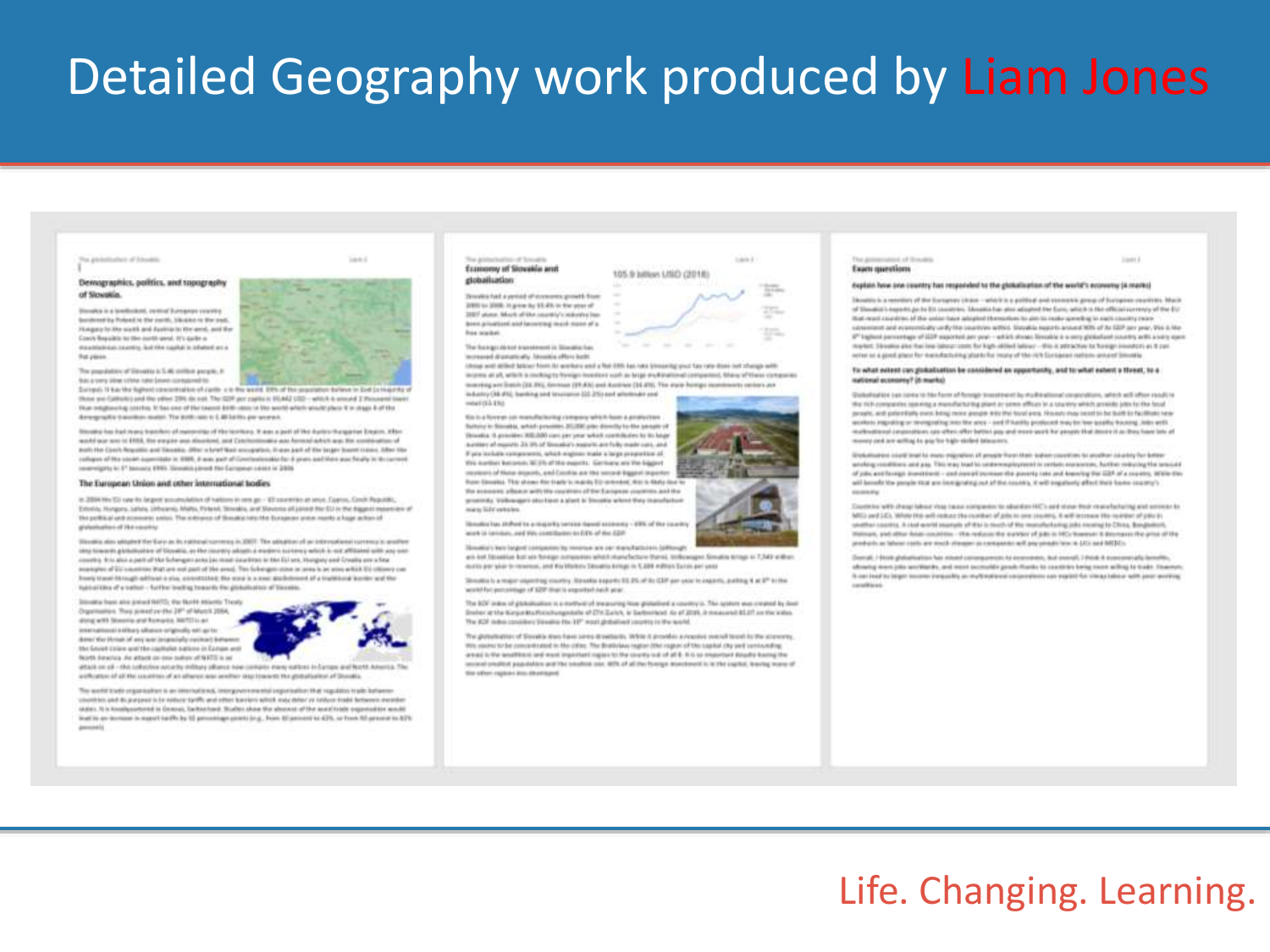# Brilliant Case Study of Holderness by Gareth Evans

**Flaminorum Edmond CONVERTIBUTER Mittada Maa al** III mit 14 Joshal ha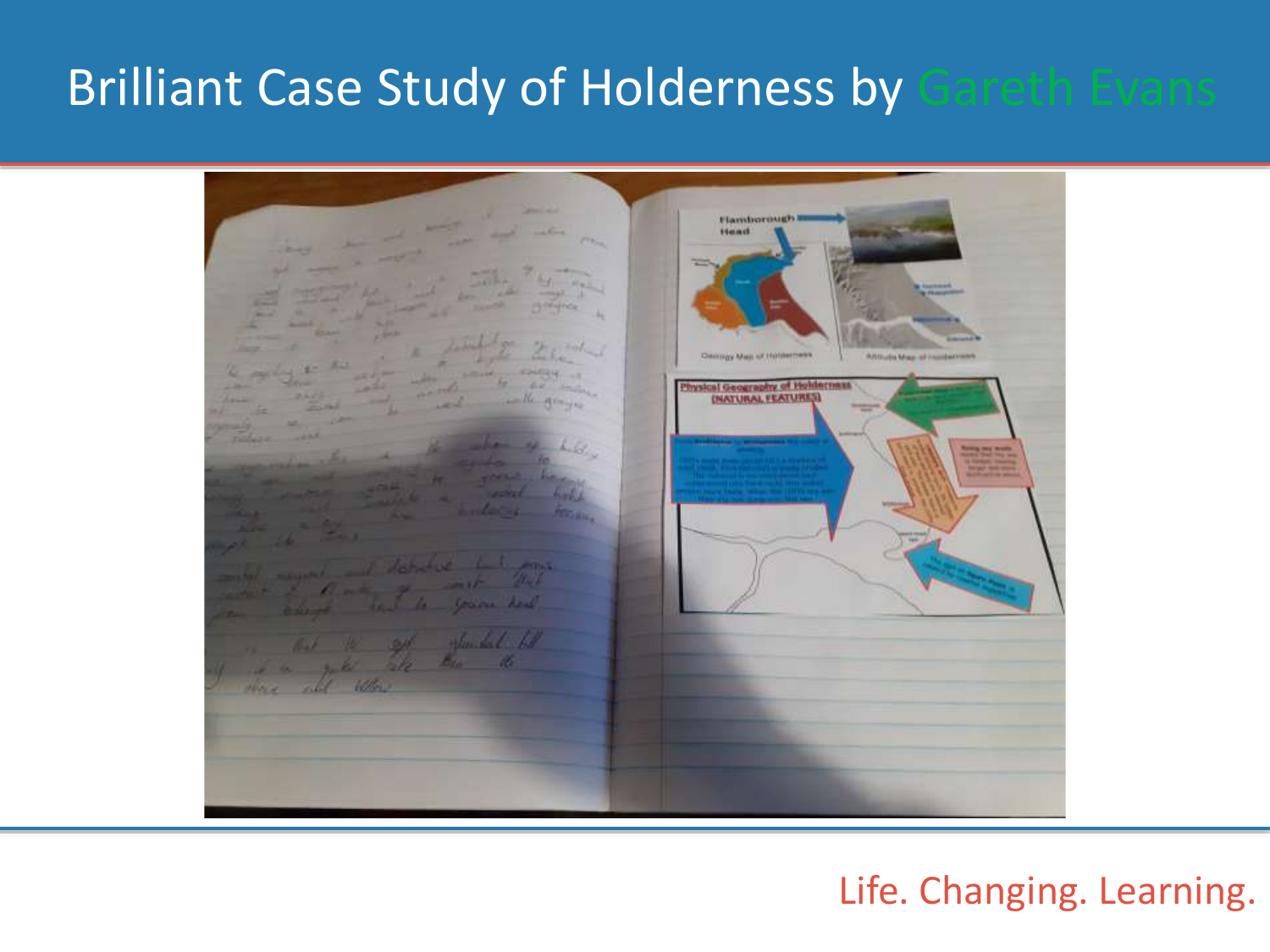# Super example of an 'Explain' answer by Phoebe Crabb in her RS work

2 The right to education, The right marriage and jamily<br>3 christianity teaches max christians should 'cove you neighborh as you cristianity tracriss more christians should love you have you curricult to be trained no metter their oge, rate, religion or gendal. evented no matter their age, note, religions as there The was a man who was beaten up and ligt at the side of the road three men wasked passed with and dictrit will newer me simentin who was maight to be an incong of the man stopped to nelp demonstrating that he didn't call what religion the man was he needed his help. simpson is a reigion pased of equality (which is one of the numer rights aris is shown through larger Larger 15 a sikh meal, that a vegitarian, so it can be called by all there is perspored and strived in a Gurdware. It is open to anyone leven if they are not sike) and weapon sits on the floor to demonstrate no one is higher than anyone else.